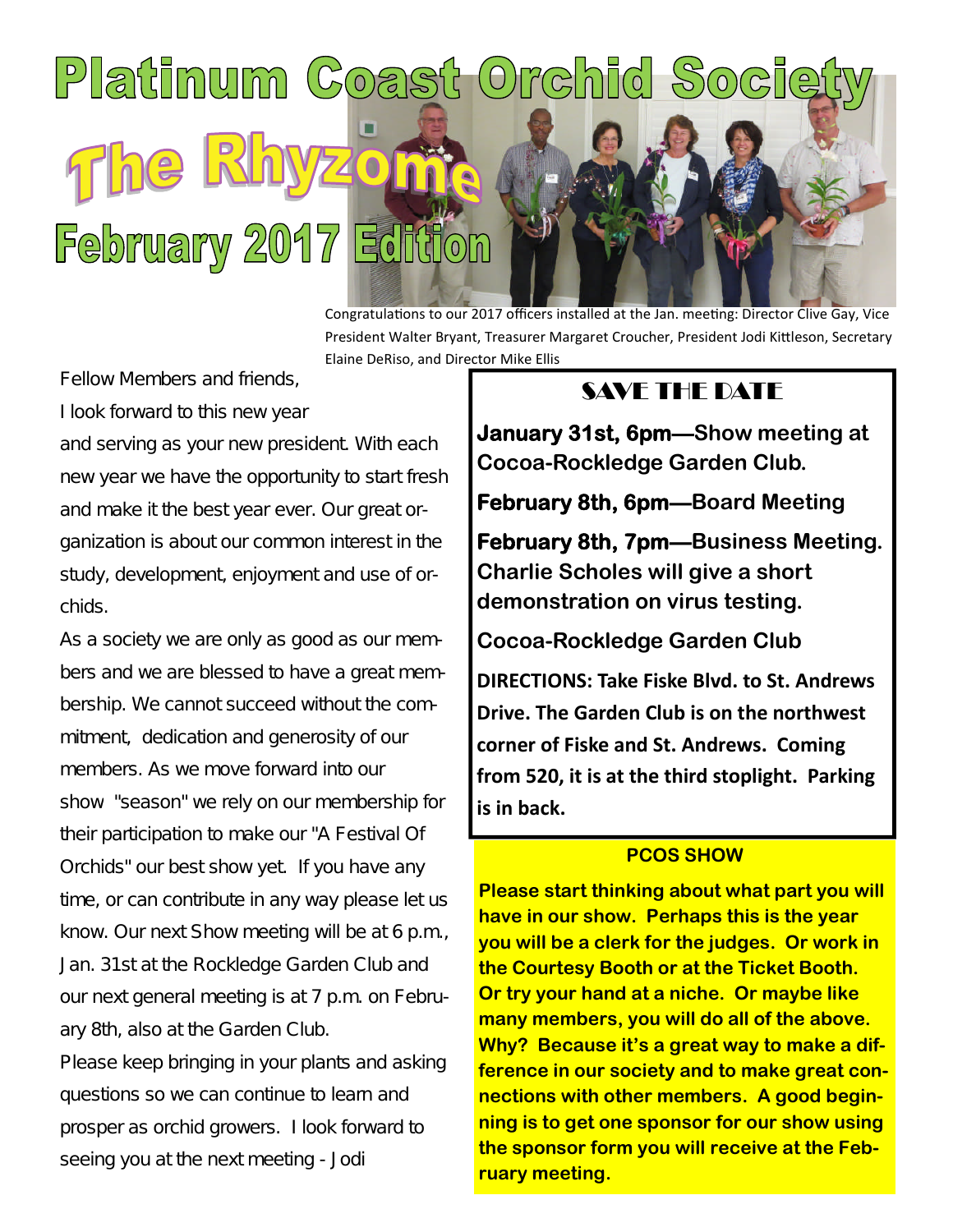Since so many of us are seeing thrips now, this article by Sue Bottom is especially timely. Sue writes <sup>a</sup> "For the Novice" section in the monthly magazine, Orchids, which is <sup>a</sup> benefit of membership in the American Orchid Society.

## **Thrips on Orchids**

#### **by Sue Bottom, sbottom15@bellsouth.net**

I used to laugh when people talked about thrips, saying I don't get thrips. Well, ignorance is bliss. I simply couldn't see the thrips and didn't recognize the thrip damage. Thrips are tiny, slender, winged insects that are usually dark brown or black but can be yellowish white.

This badly damaged cattleya flower has at least eight thrips crawling on it causing the ugly stippling and

browned edges on the flower.



**Detection.** If you suspect thrips, you can gently shake a flower over a piece of white paper. The thrip will be a very narrow dark speck about 1/8 inch long moving around on the paper. Some growers hang yellow sticky cards to monitor for flying insects, though I stopped using them after finding dead anoles trapped on the strips. Whether or not you can see the thrip, you can easily recognize the trail of carnage they leave behind.

**Thrip Damage.** Thrips are very small sucking insects that feed on the most tender parts of your orchids: flowers, flower buds, new leaves on thin leaved orchids, root tips, etc. *Bud Blast on Emerging Inflorescences.* Thrips cause the buds developing on an inflorescence to blast when they break through the cell walls and suck the juices causing the flowers to abort.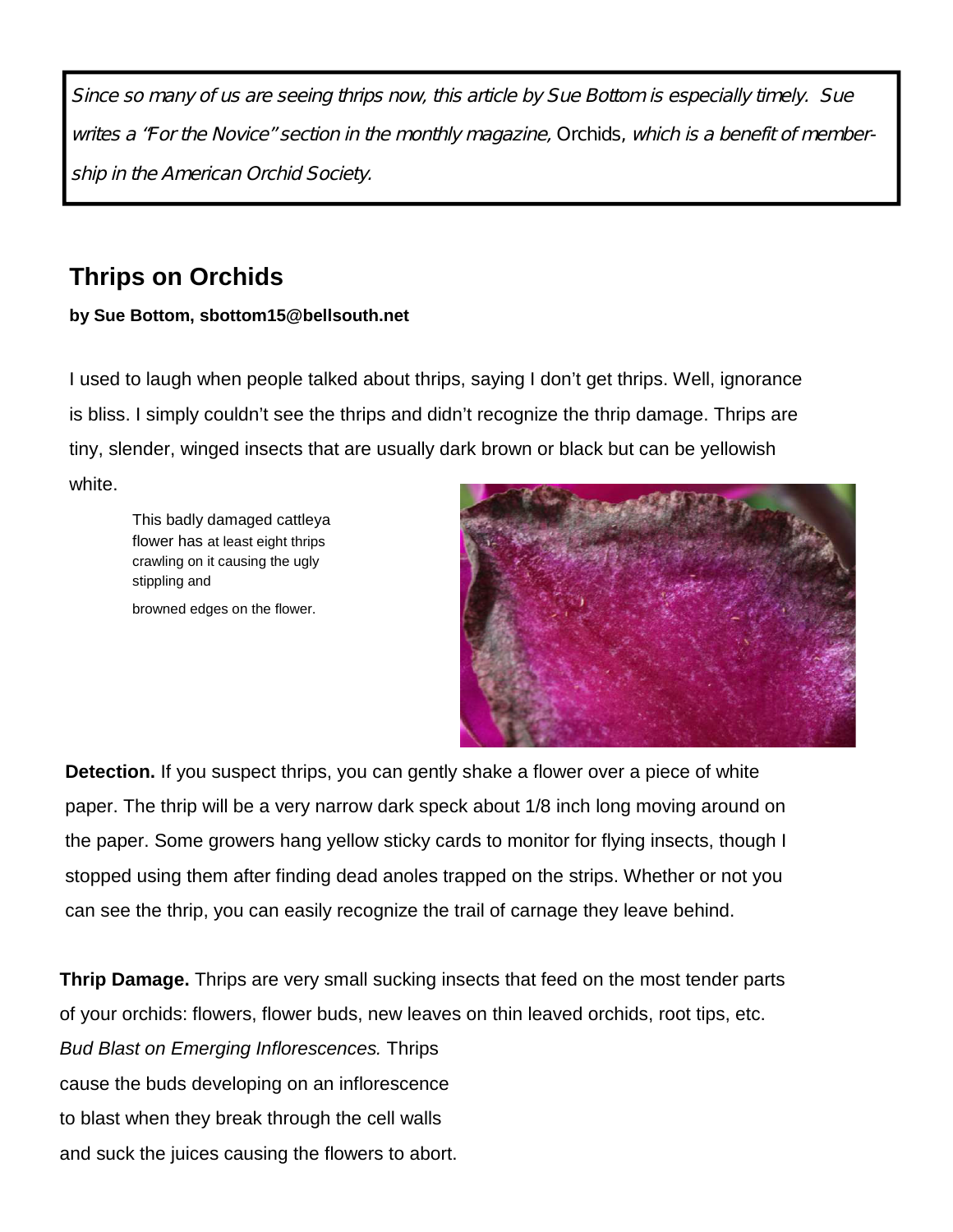*Thrip Damage on Flower Buds.* Thrips feed on emerging flower buds and the infested buds may or may not open. Their piercing mouth parts sucked the juices from the flower so it was ruined long before it even opened.



*Flower Damage.* Flowers may be deformed exhibiting stippling, browned edges and water soaked spots. Flowers may appear to have virus caused color break that is really caused by thrip damage.

*Leaf Damage.* Some thrips feed on the undersides of leaves, particularly on thin leaved orchids

like this catasetum. Leaves may appear pitted, stippled, silvery or bleached. The initial damage

appears as a small chlorotic spot,

but with time a bull's eye will appear

inside the chlorotic spot indicating

the location where thrip sucked the juices from the plant.

Small brownish specks of excrement may be visible on the undersides of leaves.

*Root Damage.* Thrips love tender new roots like

these exposed vanda roots. Roots can be

girdled from thrips feeding on the growing root

tips.



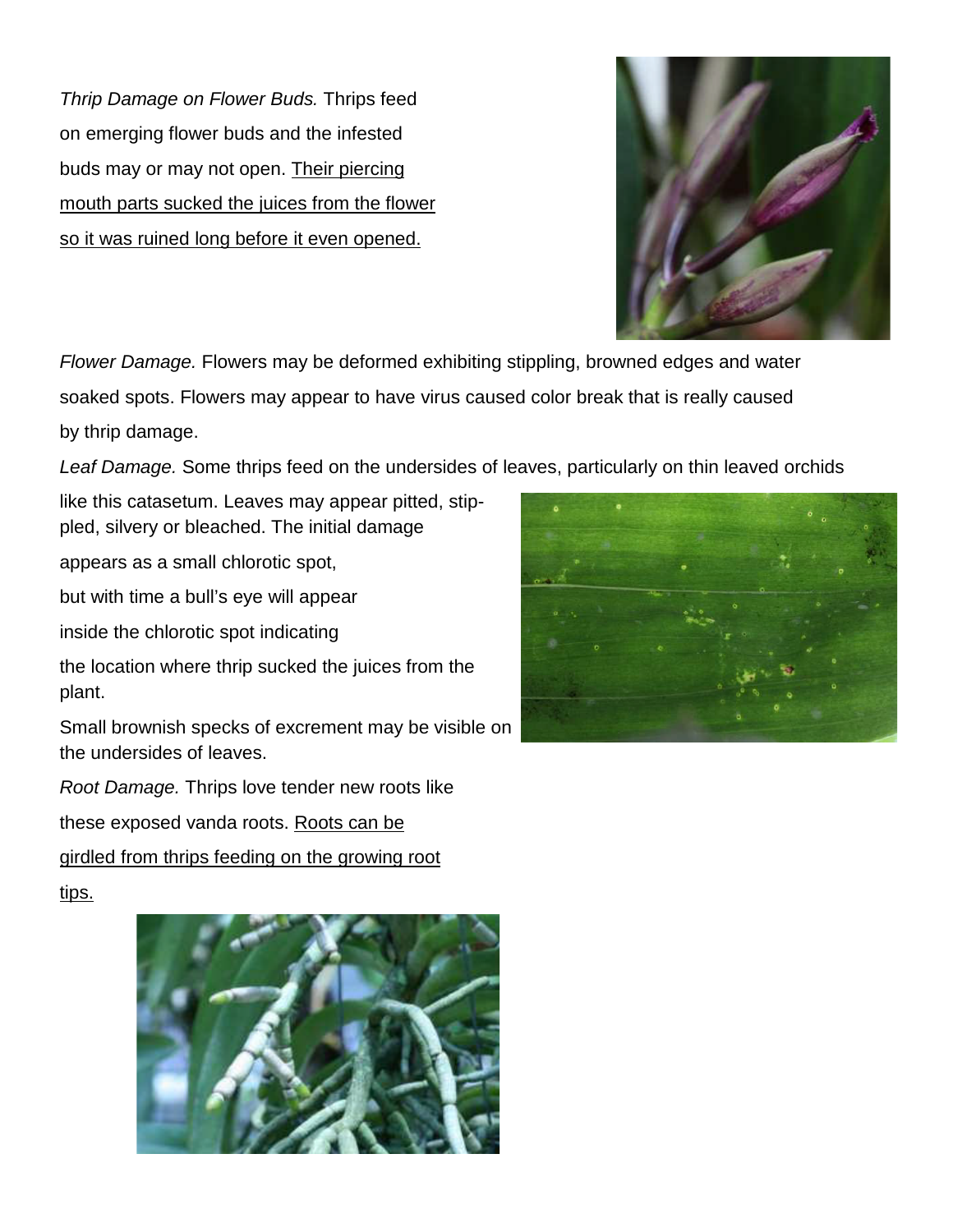**Control.** Thrips are the most difficult to control of all the orchid pests. Both the larvae and

adults are very active and feed on leaves and flowers. The mature larvae drop onto the

bench, underbench or growing medium to pupate. The thrip life cycle (egg to adult) is

primarily dependent on temperature. In warm greenhouses thrips may develop from egg to

adult in 3 to 4 days in summer and 10 to 14 days in winter, and they can be active

throughout the year.

Managing thrips is difficult because they are very small and easy to overlook; they are mobile, spend part of their life cycle in the soil; prefer to feed on flower parts, where systemic insecticides do not reach them; like to hide in flowers, flower buds, and leaf buds making them hard to spot and reach with pesticides; live on a wide variety of host plants; reproduce rapidly in warm greenhouses; may be present in multiple life cycles from egg to adult; hide in plant materials and are resistant to a number of insecticides. Most adult thrips are females that lay eggs into plant tissue, particularly flowers and leaves.

Commercial orchid growers have offered these suggestions:

*Identify Sources.* Identify the source of thrips in your landscape and spray the source plants to prevent the spread of thrips. Thrips are particularly attracted to gardenias, citrus, roses, vegetables and flowering plants.

*Spray Buds and Flowers.* Spray the emerging buds and flowers every three days using a hand pump sprayer and an insecticide that won't mar the flower (likeOrthene (acephate), Conserve (spinosad) or Avid (abamectin).

*Apply Lime Underbenches.* Spreading lime under benches to raise soil pH may make the soil environment inhospitable to thrips that are pupating in the ground. *Rotate Insecticides.* Apply insecticides with different modes of action. Some rotate Avid (abamectin), Decathlon (Cyfluthrin) and Overture (pyridalyl), others spray with Conserve to kill thrips in the flowers and then an Imidacloprid product for more residual action. The OHP Thrips Cocktail contains more insecticide rotation guidelines.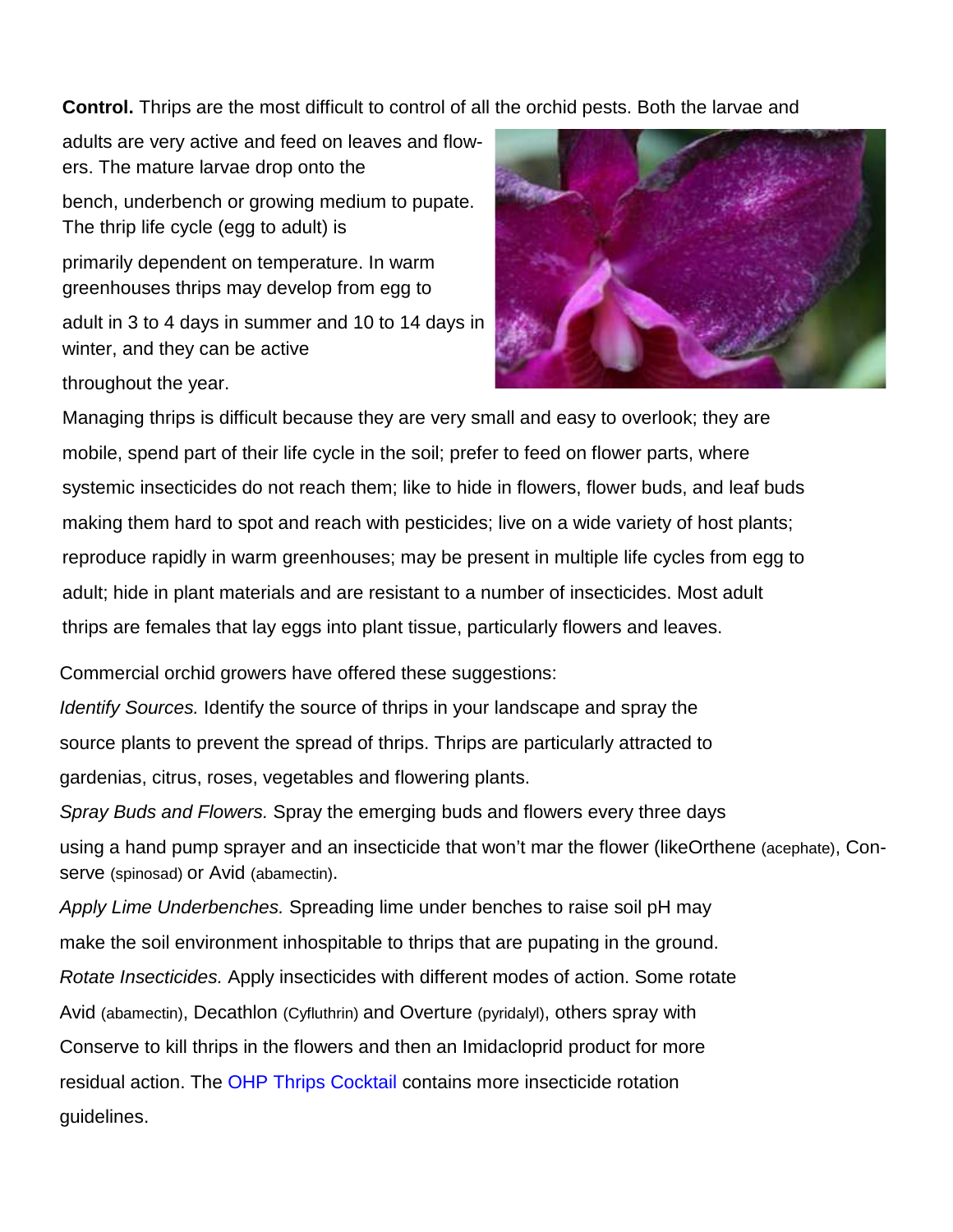The University of Florida, IFAS Extension has some good recommendations (Thrips Management Program for Ornamental Horticulture):

*Sanitation.* Remove weeds, old plant debris, and growing medium from within and around the greenhouse. Eliminate old stock plants as these are a source of thrips and viruses. Removing old flowers may reduce the number of adults and eggs. Place flowers into a sealed bag or container.

*Exclusion.* Screen greenhouse openings such as vents and sidewalls with the appropriate screen size (<0.88 mm) to exclude adult thrips from entering the greenhouse. Airflow may be obstructed with the use of screening containing small pore sizes and as a result the screened surface area must be increased to compensate for this.

*Chemical Control.* No insecticide will provide complete control of thrips. It is important to detect and start management strategies before thrip populations have a chance to increase to moderate or high levels. During warm weather and when populations are high, application intervals of 3 to 5 days may be needed. Rotate chemical classes of insecticides with different modes of activity to reduce the chances of thrips developing resistance. Insecticides should be applied in rotations using one chemical for 2 or 3 applications (pyrethroids only once) and then switching to another class of insecticide with a different mode of activity. The frequency of application may depend on the season and degree of infestation. During winter and early spring, the life cycle is extended compared to spring and summer. This can influence the number of applications needed on a weekly basis.

*Thank you to Sue Bottom for permission to reprint this article for our newsletter. Sue and her husband, Terry, are active in the St. Augustine Orchid Society. Sue maintains the society's website and publishes its monthly newsletter. Check out the STAUG Orchid Society website and the AOS magazine, ORCHIDS, for more of Sue's articles.*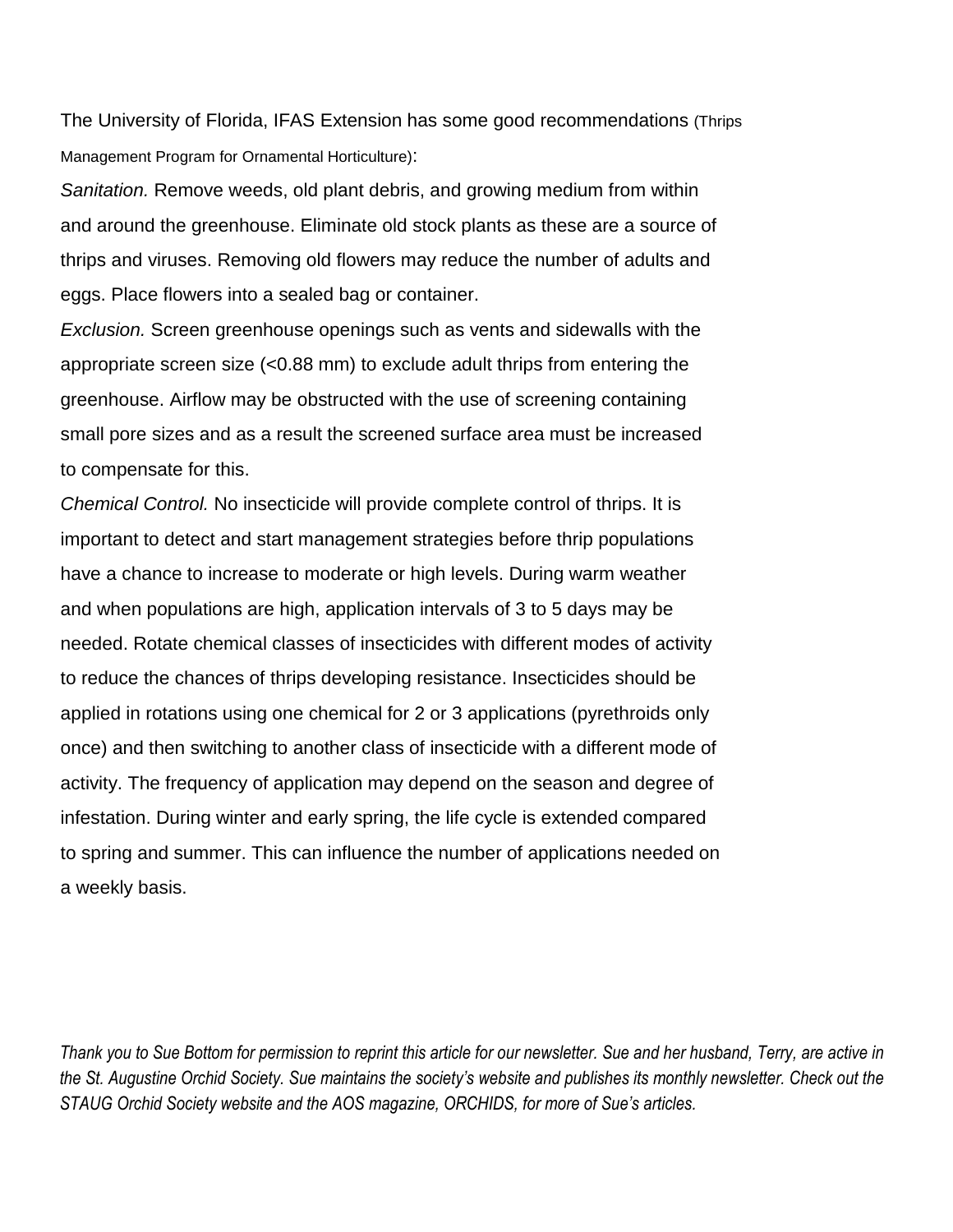## GREAT PLACES FOR MEMBERS TO FIND INFORMATION ON ORCHIDS:

1. Programs—Take notes—someday they will make sense.

- 2. AOS Magazine articles. "Orchids" is available at every meeting for check out.
- 3. Members— Ask longtime members about orchids, but realize that your yard and potting choices are key. We all use trial and error to succeed.
- 4. Internet sites—**www.aos.org**—This AOS site has the answer to almost any question.
- 5. Rambles at members' homes to help you identify the best way to grow your orchids.
- 6. Visit the PCOS website and reread some of the articles in the newsletters from the past year or two.

PCOS is an affiliate of the **American Orchid Society (AOS).** There's an abundance of information on the AOS website. Please visit www.aos.org for articles, advice on growing orchids, and lots of free information.

Ask Betty Adamson for an application if you're interested in joining.

For all current members, remember that your renewal notice will arrive in the Orchid Magazine prior to your month of renewal.

www.aos.org

## **UPCOMING FLORIDA SHOWS**

**Feb. 4-5—Venice Area Orchid Society Show, Venice Community Center, Venice, FL**

**Feb. 11-12—Boca Raton Orchid Society Show, Safe Schools Institute, Boca Raton, FL**

**Feb. 24-26—Naples Orchid Society Show, Naples Botanical Garden, Naples, FL**

**Mar. 3-5—Martin County Orchid Society Show, Martin County Fairgrounds, Stuart, FL**

**Mar. 4-5—Tampa Bay Orchid Society Show, Egypt Shrine Center, Tampa, FL**

**Mar. 18-19—Jacksonville Orchid Society Show, Garden Club of Jacksonville, Jacksonville, FL**

**Mar. 24-26—Gulf Coast Orchid Alliance Show, United Church of Christ, Naples, FL**



SUNSHINE 'Best wishes to Peter Pancoast as he recovers from his knee surgery'.